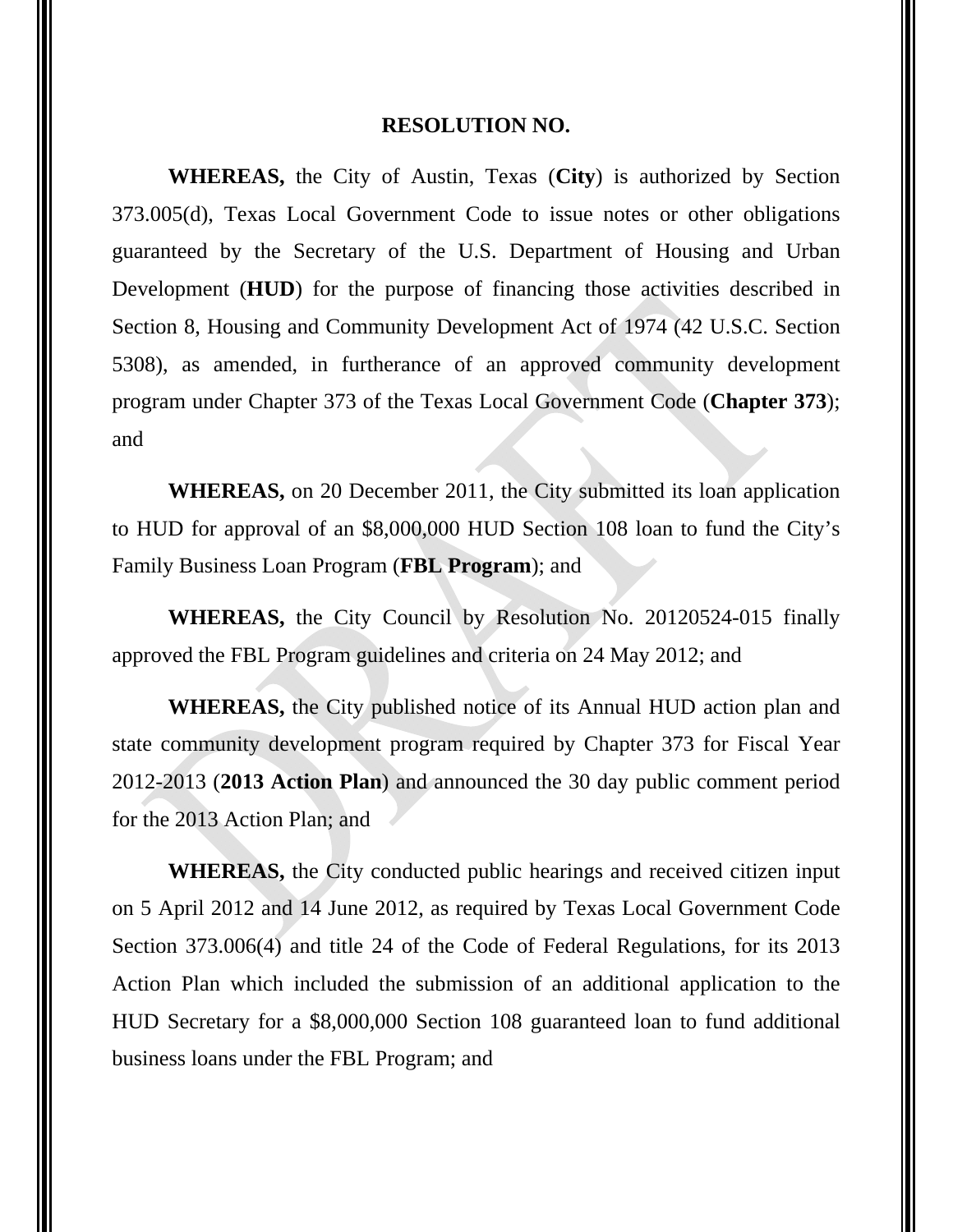**WHEREAS,** pursuant to Resolution No. 20120802-031 adopted 2 August 2012, the City Council approved the City's 2013 Action Plan and authorized the City Manager to submit an additional application to the HUD Secretary for an additional \$8,000,000 Section 108 HUD guaranteed loan to fund additional business loans under the FBL Program (**Loan Application**); and

**WHEREAS,** the HUD Secretary notified the City that the City's request for loan guarantee assistance under Section 108 of the Housing and Community Development Act of 1974, in the principal amount of \$8,000,000, to be used to finance activities described in the Loan Application was approved; and

**WHEREAS,** the City Council desires to authorize the execution and delivery of the contract, note, any conversion note, and other documents relating to \$3,000,000 of the total \$8,000,000 allocation approved by HUD under HUD Section 108 Guaranteed Loan Note No. B-10-MC-48-0500 [City of Austin Family Business Loan Program] to fund business loans under the FBL Program pursuant to Chapter 373 of the Texas Local Government Code (**HUD Section 108 Loan**); **NOW, THEREFORE,** 

## **BE IT RESOLVED BY THE CITY COUNCIL OF THE CITY OF AUSTIN:**

(1) The City Council authorizes and approves the negotiation and execution of the HUD Section 108 Loan. The Mayor, the City Manager, the Director of the Economic Development Department, and the Chief Financial Officer of the City (**Authorized Officers**) are each individually authorized and directed to take all actions necessary or desirable to complete the HUD Section 108 Loan financing in accordance with the provisions of this resolution.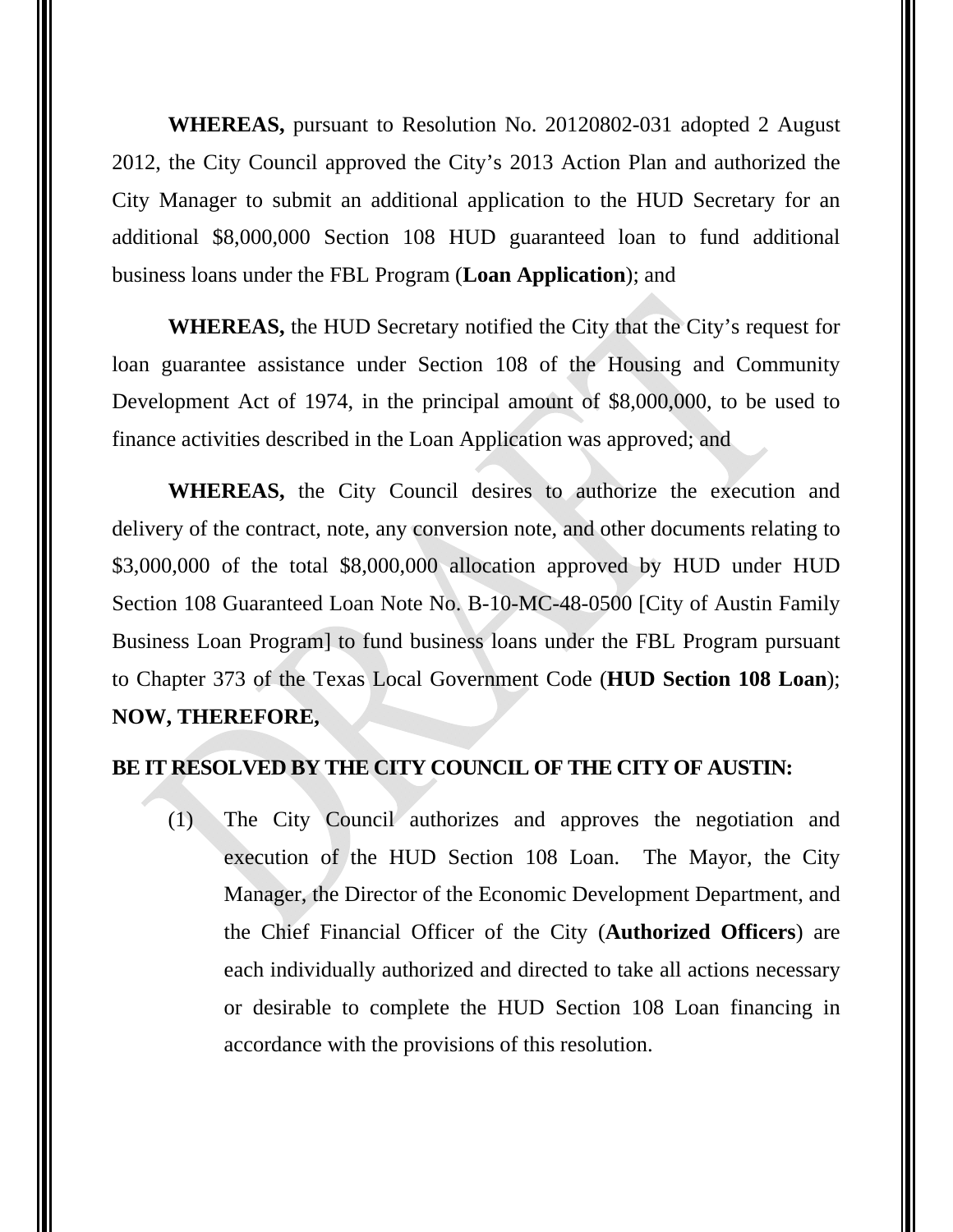- (2) The City Council authorizes and approves the issuance by the City of a \$3,000,000 Variable/Fixed Rate Note (**Note**) to the registered holder of the Note in substantially the form attached as **Exhibit A**. This authorization is specifically conditioned on the interest rate for the Note, and any conversion of the Note from variable rate to fixed rate, being no more than the maximum net effective interest rate permitted by law to be paid on obligations issued or assumed by the City in the exercise of its borrowing powers, as prescribed by Texas law, including Texas Government Code, Chapter 1204 (Highest Lawful Rate). The actual principal amount of the Note and the interest on the Note shall be: (i) secured solely by, and payable solely from, the security described in the Note, and the Contract (defined below) relating to the Note; and (ii) payable in the manner provided in the Note. The Authorized Officers are each individually authorized to execute and deliver the Note, with such changes, insertions, deletions, or modification as may be approved by an Authorized Officer to obtain the guaranteed financing under the HUD Section 108 Loan. The execution of the Note is conclusive evidence the City Council approved the Note.
- (3) The City Council authorizes and approves the contract for loan guarantee assistance (**Contract**) between the City and HUD relating to the Note in substantially the form attached as **Exhibit B**. The Authorized Officers are each individually authorized to execute and deliver the Contract relating to the Note, with such changes, insertions, deletions, or modification as may be approved by an Authorized Officer to obtain the guaranteed financing under the HUD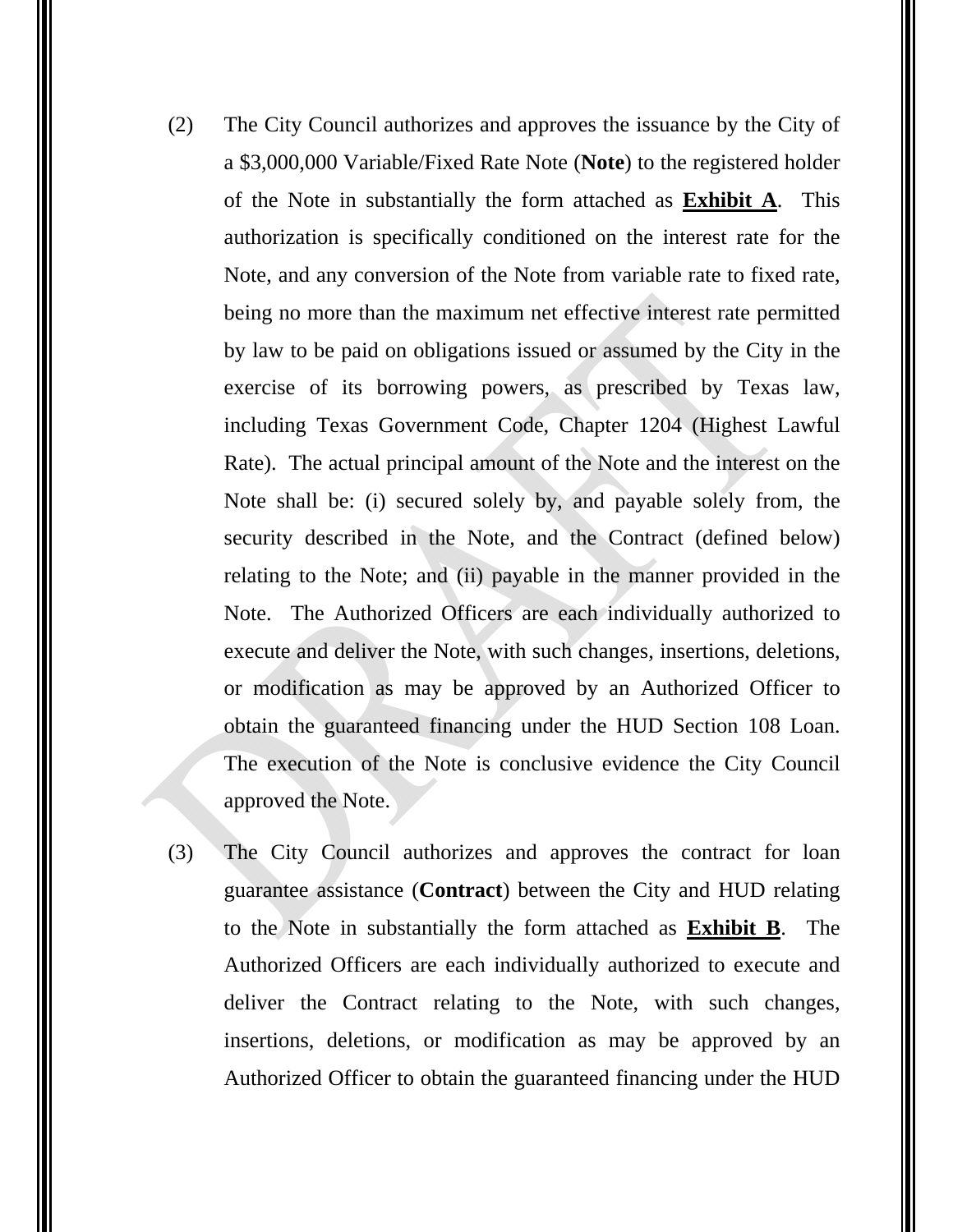Section 108 Loan, provided that the Contract contains provisions assuring compliance with Texas law relating to the maximum rate of interest, choice of law, and, if any ad valorem taxes are pledged to secure payment of all or a portion of the Note, limitations on actions relating to ad valorem taxes. The execution of the Contract relating to the Note is conclusive evidence the City Council approved the Contract relating to the Note.

- (4) The City Council authorizes and approves the custodial agreement (**Custodial Agreement**) between the City and **U.S. Bancorp**, a national banking association, relating to the Note in substantially the form attached as **Exhibit C**, The Authorized Officers are each individually authorized to execute and deliver the Custodial Agreement relating to the Note, with such changes, insertions, deletions, or modification as may be approved by an Authorized Officer to obtain the guaranteed financing under the HUD Section 108 Loan.
- (5) The City Council authorizes and approves the Authorized Officers to approve and execute any documents necessary to complete the conversion of the Note from variable to fixed rate provided that such conversion is in compliance with the requirements and legal limitations contained in this resolution, the Contract, the Note, and HUD requirements.
- (6) The City Council authorizes and approves the Authorized Officers to pay from the proceeds of the HUD Section 108 Loan or otherwise all expenses related to the issuance and delivery of the Note, the Contract, any conversion of the Note, and the related agreements,